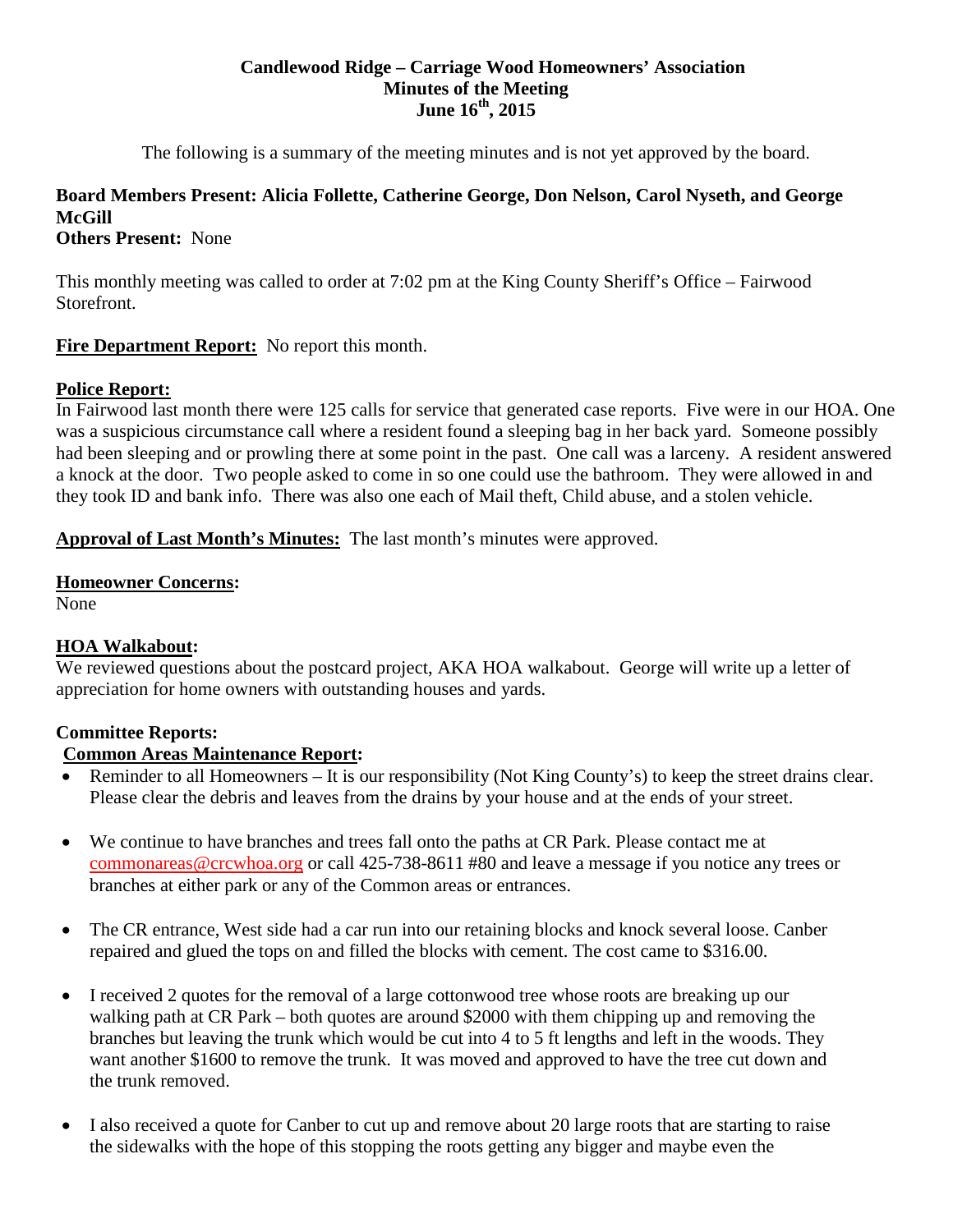sidewalks dropping back down. They would remove the roots and repair any damage to the area including new grass. Cost for this is \$3000. It was moved and approved to have this work done.

- I received a request from a HO at CW to look at a large cottonwood on the Common Area (CW Park) that had several large branches fall into their yard. She asked us to have an arborist look at it which I did him and I are going to meet with HO this week.
- I also had the arborist look at the Maples in CR along  $159<sup>th</sup>$  in front of the Park and at the CR Entrance to see if he felt they needed pruning. He suggested pruning off the suckers and elevate to 15 ft above roadway and trim back branches to reduce storm damage. He also said the Maples at the entrance look stressed and he recommends Deep Root fertilizer treatment. We also walked through CW Park to check for any trees that might need taken care of - there are 5 dead trees and 1 very close to the playground that could fall if we have another big wind storm. The cost for the work at CR would be \$6155.00; the cost for CW would be \$2070.00. I asked him if he thought we could wait until next year for the maples at CR and he said yes although he did recommend the deep root fertilizer this year.
- Reminder all dogs must be on leash this is a King County Law as well as our policy in our HOA Parks.
- King County Sheriff Patrols and requests will now be coordinated by the CAM Chair and monthly reports will be submitted before each monthly meeting. Please contact the Board with any areas of concern and we will do our best to accommodate.
- Please keep a watch for suspicious Activity and call 911

**Reminder:** Our parks are private parks which exist for the use and enjoyment of HOA residents, their families and guests. They are not public parks. Our park usage rules apply to everyone. Following are some of the rules that have been established to maximize safety, and minimize liability and maintenance cost:

A. Park Hours: 9:00 am to dusk.

B. No Smoking, alcohol, drugs, loud music, golfing, motorized vehicles or **Fireworks** are allowed.

C. Animals must be leashed and owners are responsible for cleaning up after their animals.

# **ACC Report:**

We are now accepting ACC requests via e-mail when the form does not need paint chips. (All paint chips must be mailed or hand delivered.) The Board approved an exception for the size of one homeowner's shed due to special circumstances.

ACC requests for this month were: 1 retaining wall 9 paint 1 siding 2 landscape 3 fence

**Complaints Negotiations Report:** 

Three complaints were discussed.

# **Treasurer's Report:**

Everything is looking good on the income side and the only unforeseen issue on the expenses side was the tree work that we just approved.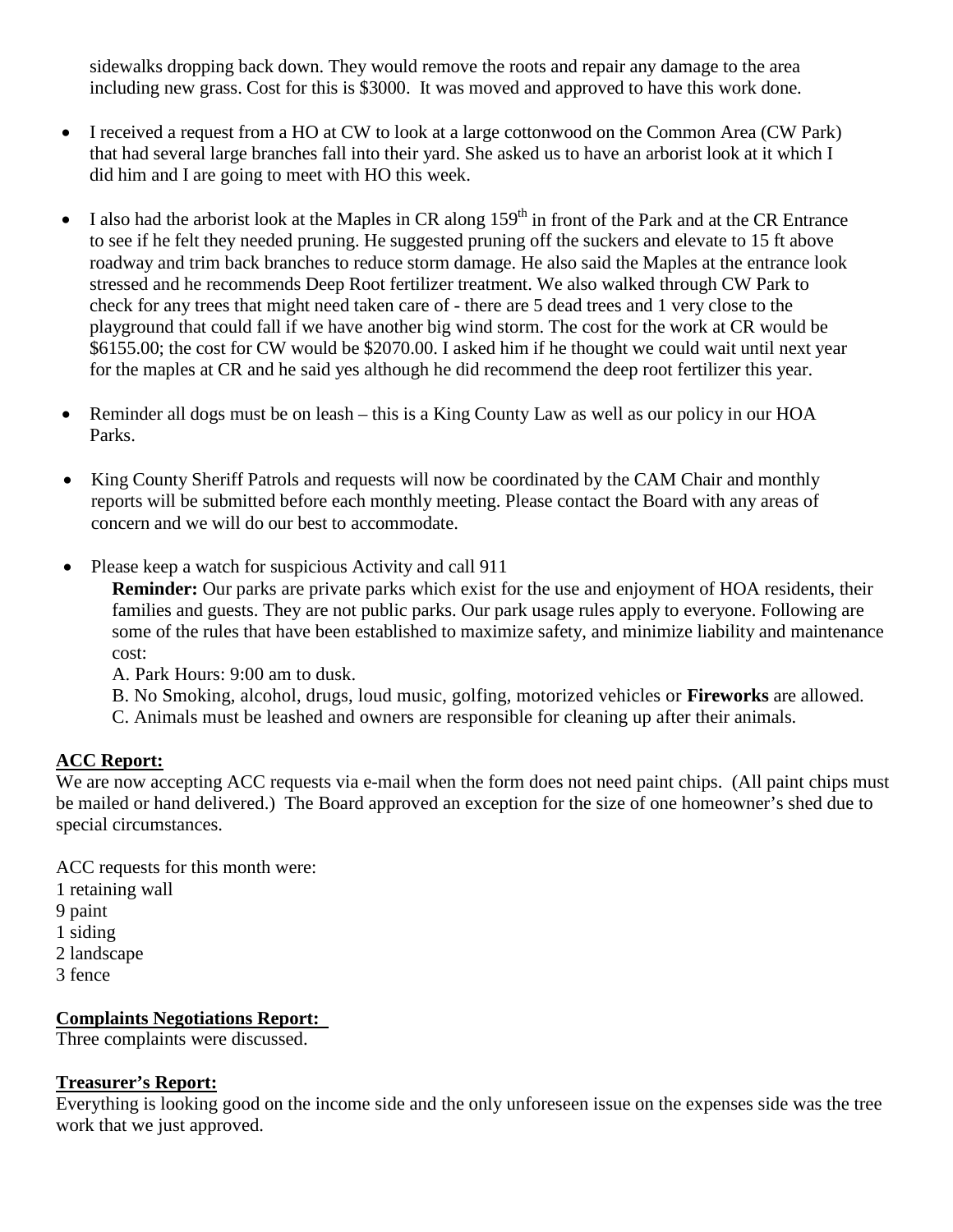# **Legal and Insurance Report:**

No change from last month.

#### **Cul-de-Sac Committee**

No report this month.

#### **Cul-de-Sac:**

All work will be postponed until next year due to other activity.

#### **Web Site:**

Catherine is the focal if someone has an issue. We need volunteers for Summer Event if we are to have one. Catherine will post a notice on the web page.

#### **Capital Improvement Committee:**

Please contact the board if you have any ideas for Capital Improvements.

#### **Nominating Committee**

Catherine George is the only current member. There are two old open Board positions. If you are interested in serving on the Board, please contact a Board member or attend a monthly meeting.

#### **Old Business:**

Due to a lack of volunteers, the decisions on what to do with the CW basketball court, CR entrance and all entrance signs is deferred to next year.

#### **New Business:**

None.

Roles for the 2015 HOA Board Members

| Alicia Follette  | Complaints                                        |
|------------------|---------------------------------------------------|
| George McGill    | President / Common Areas Chair / Cul-de-sac Chair |
| Don Nelson       | Legal and Insurance/Treasurer / Vice President    |
| Catherine George | ACC / Web Master / Reporting Secretary            |
| Carol Nyseth     | Member at Large                                   |
| Open position    | Member at Large                                   |
| Open position    | Member at Large                                   |

**Special Topics:** Visit our Website and contact the HOA via Email at:

Web – [www.crcwhoa.org](http://www.crcwhoa.org/) Email – [president@crcwhoa.org](mailto:president@crcwhoa.org) [info@crcwhoa.org](mailto:info@crcwhoa.org) If you would like to give us your email address in order to be added to our email announcements please send your info to [bookkeeper@crcwhoa.org.](mailto:bookkeeper@crcwhoa.org) Please visit us on Facebook also.

A motion was made to adjourn the main meeting at 8:05pm.

# **Next Board Meetings:**

- July  $21^{st}$ , 2015
- August  $18^{th}$ , 2015
- September  $15^{th}$ , 2015
- October  $20<sup>th</sup>$ , 2015
- November  $17<sup>th</sup>$ , 2015